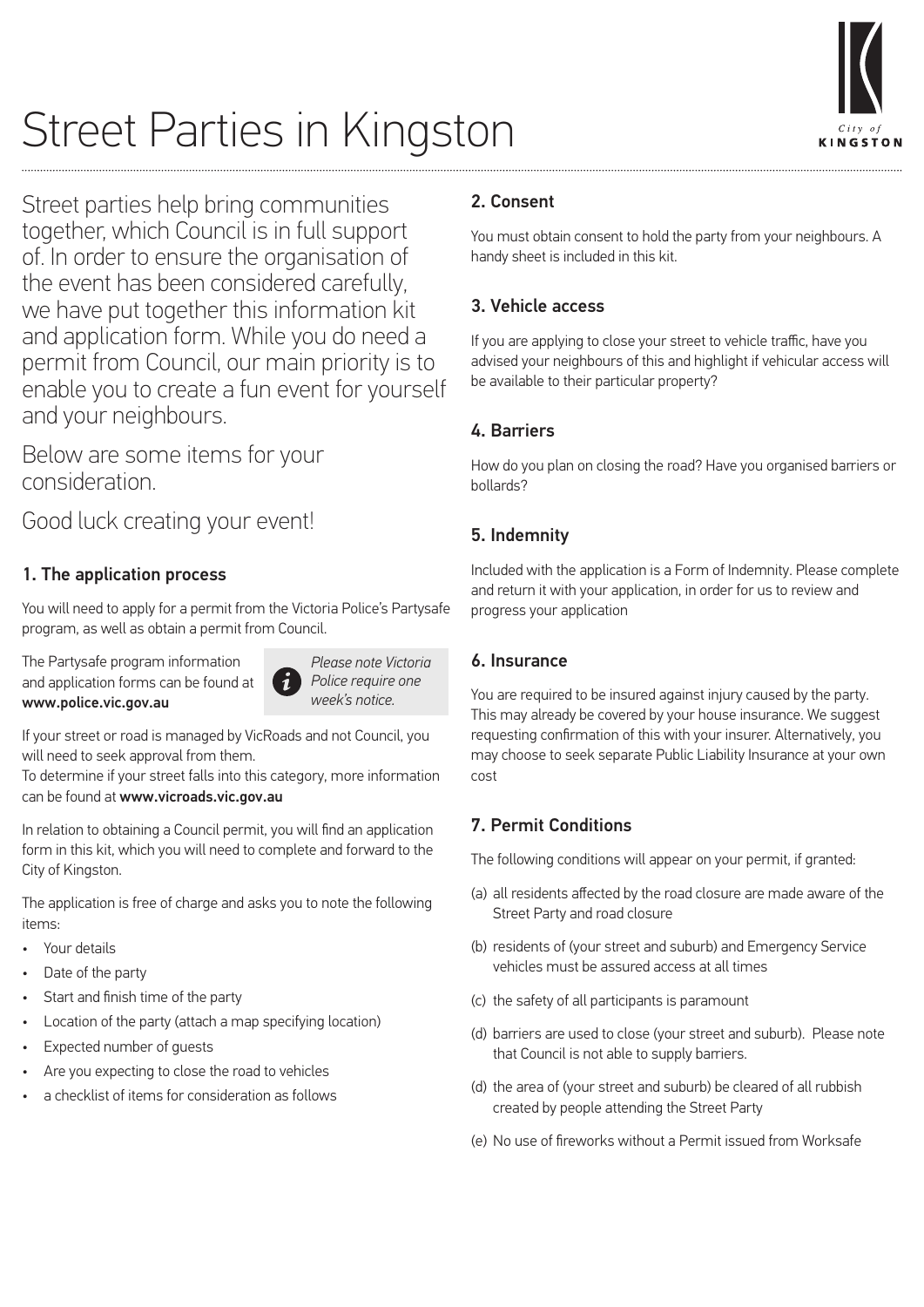# Street Party Permit Application



|  |  |  |  | <b>Please return completed form to City of Kingston</b> |  |  |  |  |
|--|--|--|--|---------------------------------------------------------|--|--|--|--|
|--|--|--|--|---------------------------------------------------------|--|--|--|--|

BY EMAIL

#### BY MAIL

ALL ENQUIRIES

**e** info@kingston.vic.gov.au

City of Kingston Local Laws, PO Box 1000 Mentone VIC 3192

Local Laws Department **t** 1300 653 356

#### **1. YOUR DETAILS (ORGANISER)**

| Full name                                                                                                                    |                               |                      |       |
|------------------------------------------------------------------------------------------------------------------------------|-------------------------------|----------------------|-------|
| Address                                                                                                                      |                               |                      |       |
| Suburb                                                                                                                       |                               | Postcode             |       |
| Best contact number                                                                                                          |                               |                      |       |
| Email address                                                                                                                |                               |                      |       |
| 2. EVENT DETAILS                                                                                                             |                               |                      |       |
| Date                                                                                                                         | Start time                    | AM PM<br>Finish time | AM PM |
| Location                                                                                                                     |                               |                      |       |
| Number of guests (approx)                                                                                                    |                               |                      |       |
| Have you completed and lodged your application with Victoria Police under the Partysafe Program? $\Box$ Yes $\,\Box$ No      |                               |                      |       |
| Have you attached evidence of insurance? $\Box$ Yes $\Box$ No                                                                |                               |                      |       |
| Describe the activities you will have at the event (eg music, BBQ, sports)                                                   |                               |                      |       |
|                                                                                                                              |                               |                      |       |
|                                                                                                                              |                               |                      |       |
|                                                                                                                              |                               |                      |       |
|                                                                                                                              |                               |                      |       |
|                                                                                                                              |                               |                      |       |
|                                                                                                                              |                               |                      |       |
|                                                                                                                              |                               |                      |       |
|                                                                                                                              |                               |                      |       |
| 3. STREET CLOSURE DETAILS                                                                                                    |                               |                      |       |
| Do you require a street closure? $\Box$ Yes $\Box$ No                                                                        | If yes, please specify street |                      |       |
| What time do you require the closure?                                                                                        | Start time                    | AM PM<br>Finish time | AM PM |
| Have you attached a map indicating where the street will be closed, including the location of barriers? $\Box$ Yes $\Box$ No |                               |                      |       |
| <b>AUTHORISATION</b>                                                                                                         |                               |                      |       |
|                                                                                                                              |                               |                      |       |
| Signature of organiser                                                                                                       |                               | Date                 |       |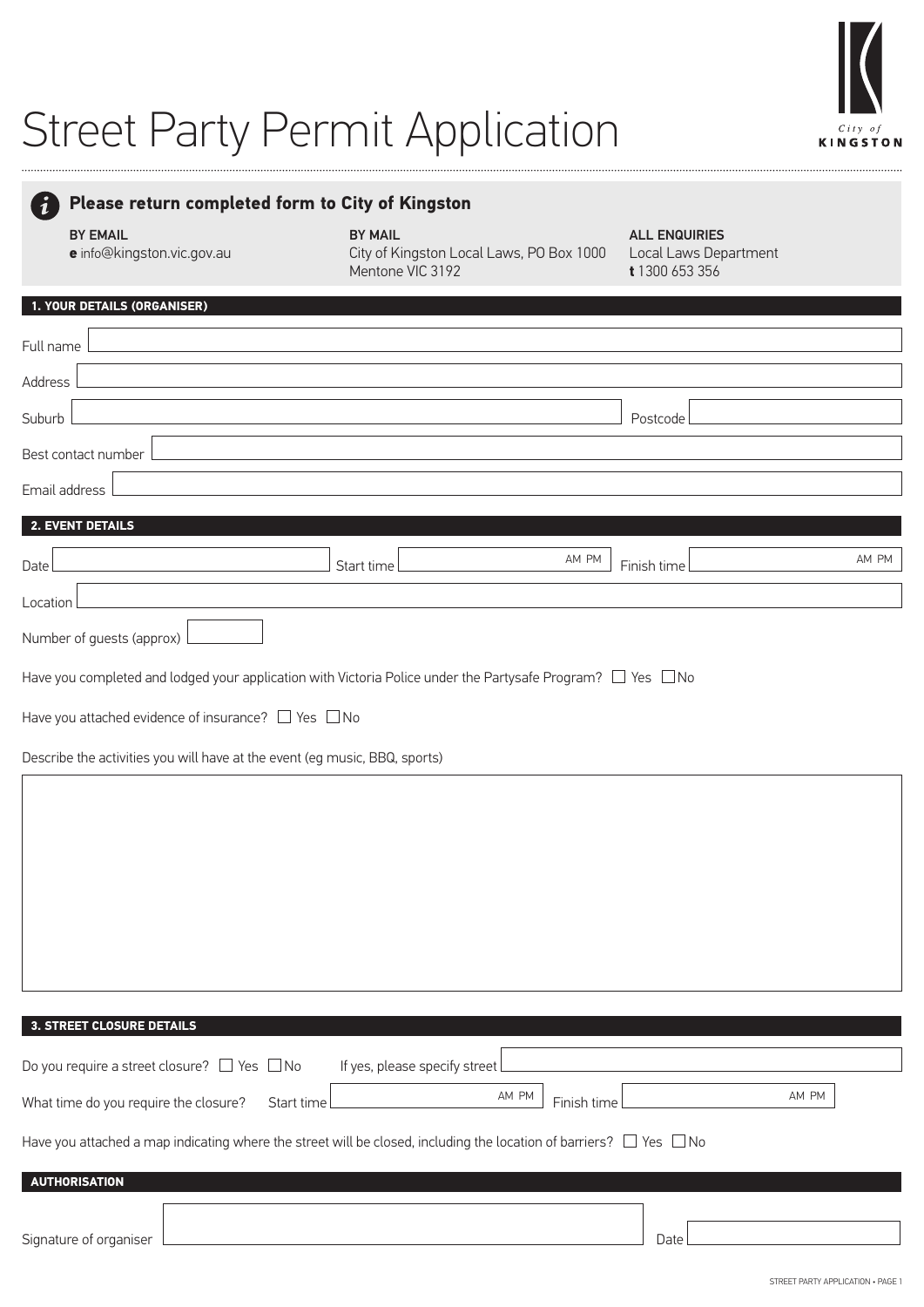

The applicant named in this application form agrees to indemnify and keep indemnified and hold harmless Kingston City Council (the Council), its servants and agents, and each of them from and against all actions, costs, claims, charges, expenses, penalties, demands, damages, loss, death or injury whatsoever which may be brought or made or claimed against them, or any of them, arising out of or in any way related to the Footpath Activities Permit issued in response to this application.

| Full name                       |      |
|---------------------------------|------|
|                                 |      |
| Signature                       | Date |
|                                 |      |
| Position held within business L |      |

NOTE: If executed on behalf of a Company, this form must be signed by two persons – one being the Company Director and the other being the Company Secretary or another Company Director.

| Full name                       |      |
|---------------------------------|------|
|                                 |      |
| Signature                       | Date |
|                                 |      |
| Position held within business L |      |